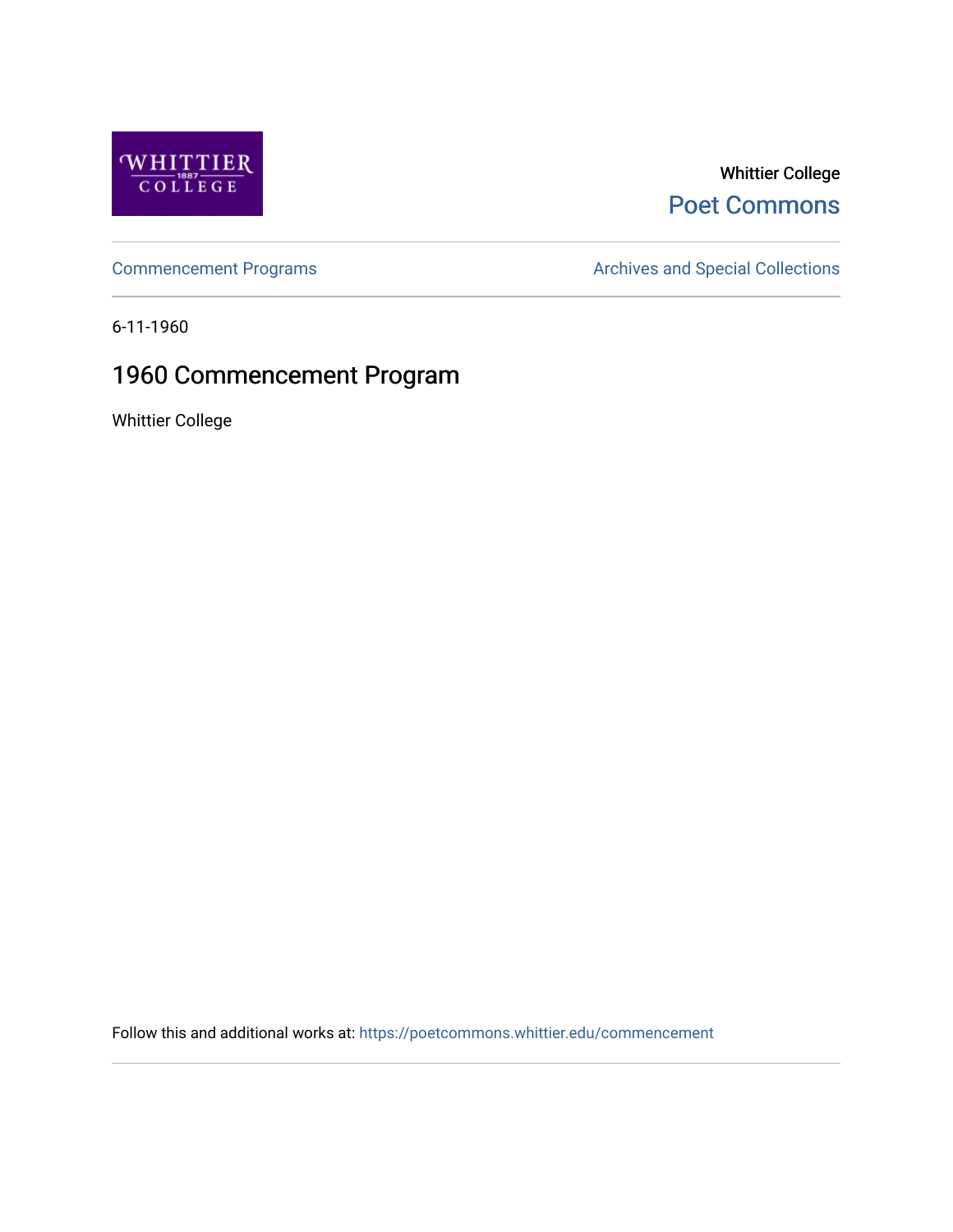# $\n *C*$ he Fifty-Seventh

## **.Annual Commencement**

### Of

## **Whittier College**



June 11, 1960

Four-thirty in the afternoon

THE HERBERT E. HARRIS AMPHITHEATRE

Whittier, California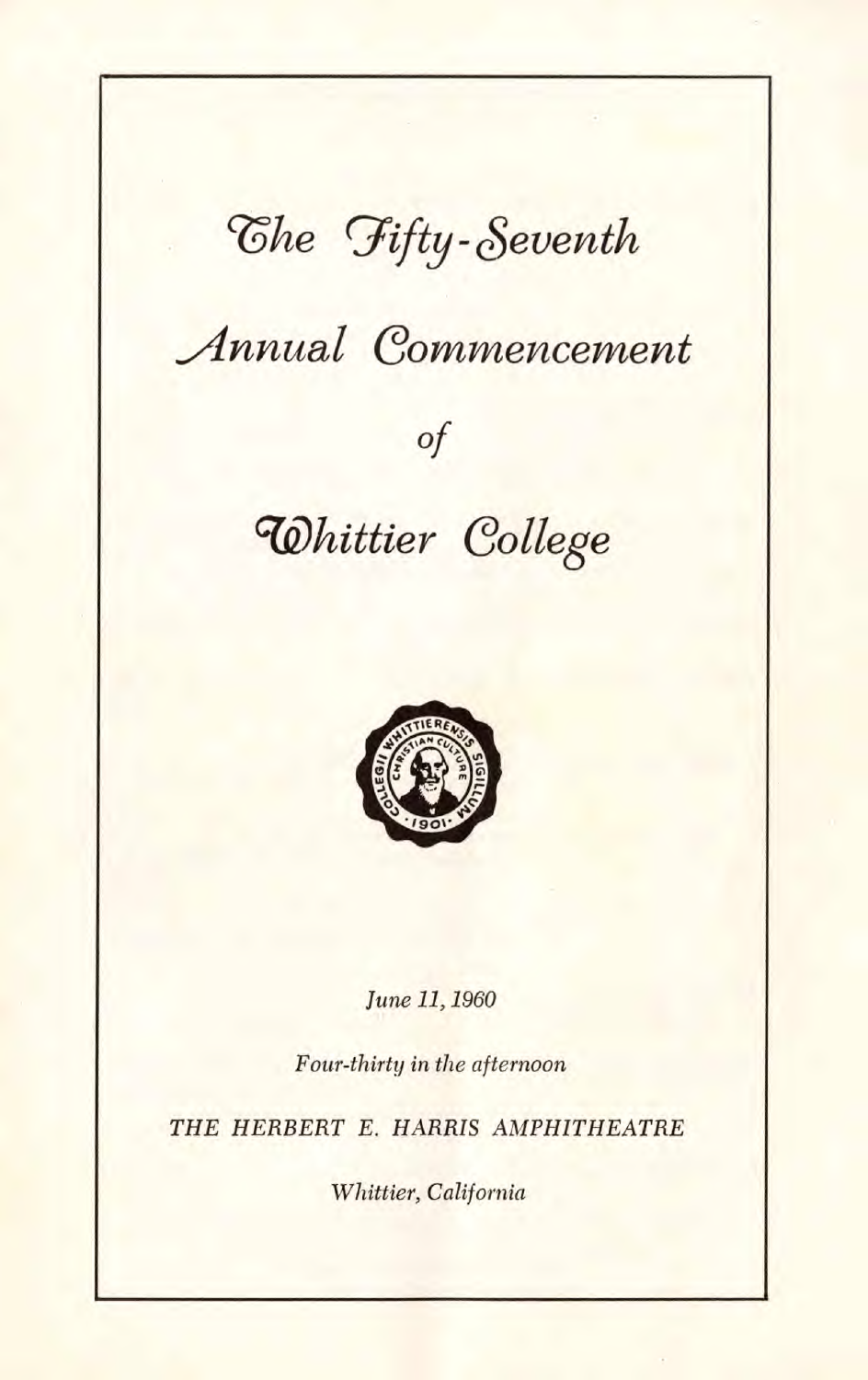rogram

PROCESSIONAL-"Crown Imperial" .................................. Walton Orpha Ochse, Ph.D., Organist (Audience Standing)

INVOCATION **EXECUTE:** The Reverend Donald F. Gaylord, D.D. Minister, Pearl Harbor Memorial Community Church Honolulu, Hawaii

SOLO—'Eternal Ruler of the Ceaseless Round" ............ Orlando Gibbons, 1583-1625 Jerold Shepherd, Lecturer in Voice

ADDRESS Douglas V. Steere, Ph.D., D.D., Litt. H.D. Thomas Wistar Brown Professor of Philosophy Haverford College

COMMENCEMENT CHARGE Elden Smith, M.B.A.

THE CONFERRING OF DEGREES ......... Paul S. Smith, Ph.D. President of the College

SENIOR CANDiDATEs—Harold F. Spencer, Ph.D. Dean of the College

GRADUATE CANDIDATES—H. Randolph Pyle, Ph.D. Chairman of the Committee on Graduate Studies

HONORARY DEGREE—IV. Roy Newsom, Ph.D. Chairman of the Committee on Honorary Degrees

ALMA MATER (Words on last page)

BENEDICTION The Reverend William G. Collier, B.D. Pastor, Church of the Nazarene Whitefish, Montana

RECESSIONAL-"Trumpet Voluntary" .............................. Purcell

BENJAMIN G. WHITTEN, Ph.D., JAMES MERRILL, Ph.D., Marshals Assistant Marshals are Members of Cap and Gown, Omicron Delta Kappa and Knights • Ushers are Sosecos and Squires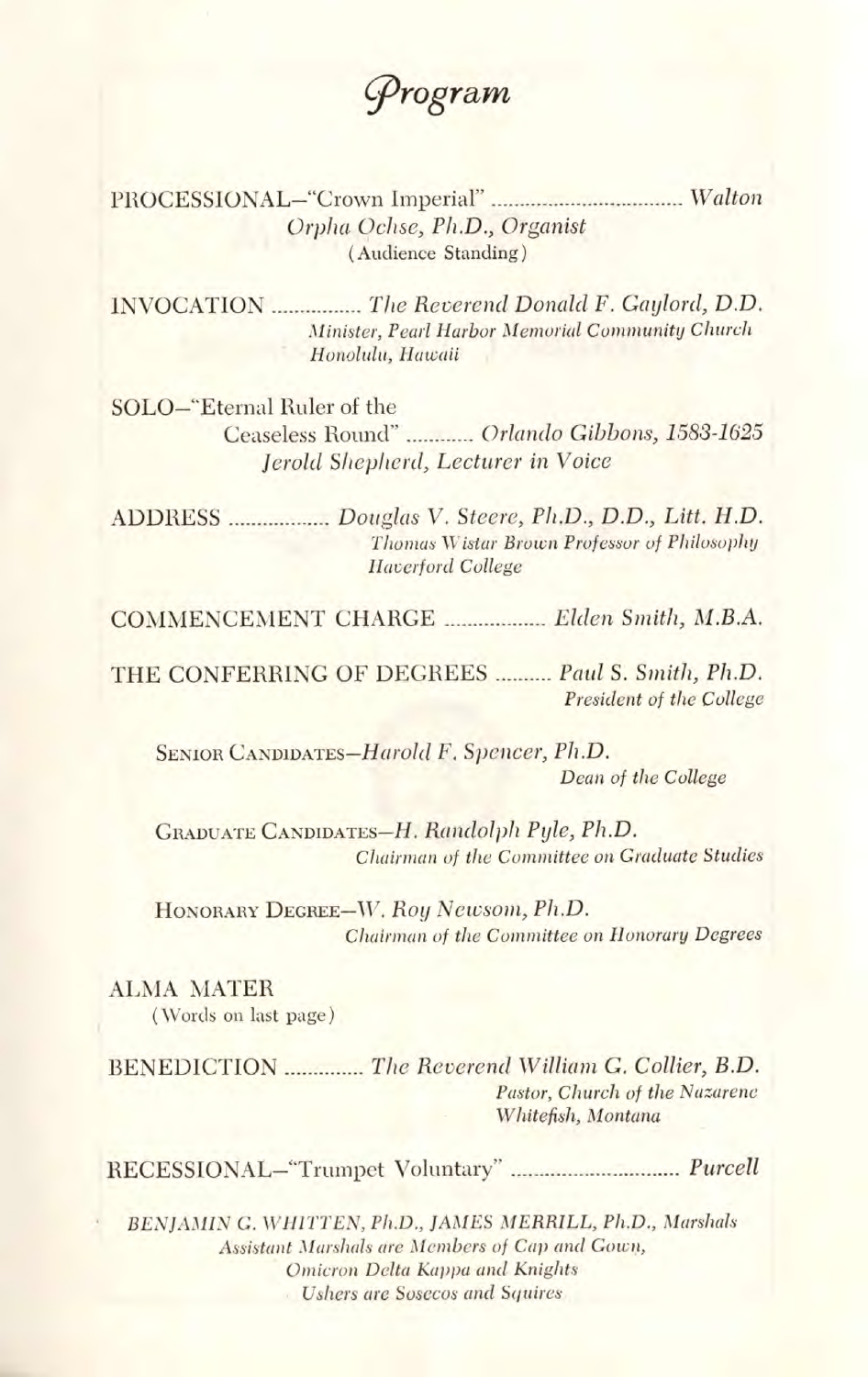DOCTOR OF LAWS (honorary)

Benjamin K. Swartz (BA., M.A., University of Oregon)

### MASTER OF EDUCATION

#### JULY, 1959

(B.A., George Pepperdine College)

(BA., Whittier College) (B.A., Whittier College)

Zane Weston de Arakal James Stewart Pike<br>
(B.A., Whittier College) (B.A., Whittier College

Vernon Eugene Foster Gordon L. Roberts<br>
(B.A., Whittier College) (B.A., Whittier College) (B.A., Whittier College) (B.A., Whittier College)

Frank A. Aquatero Raymond Brett Hooper<br>
George Pepperdine College) (B.A., Whittier College)

Donald Wayne Cross Mary Elizabeth Patterson<br>
(B.A., Whittier College) (B.A., Whittier College)

(B.A., Whittier College) (B.A., Whittier College)

David Richard Henley Rodney Mitchell Stepleton<br>(B.A., Whittier College) (B.A., University of Redlands) (B.A., University of Redlands)

#### MASTER OF ARTS

#### AUGUST, 1959

Richard Leroy Adams (B.A., College of the Pacific) THESIS SUBJECT: "A Teacher's Handbook for Ninth Grade Boys' Physical Education at Santa Fe High School."

Gordon Curtis Thompson (B.A., Whittier College) THESIS SUBJECT: "A Comparative Study of Two High School Programs for Mentally Retarded."

#### MASTER OF EDUCATION

AUGUST, 1959

Paul G. Chafe Frederick T. Mooney<br>
(B.A., Whittier College) (B.A., Whittier College) (B.A., Whittier College) (BA., Whittier College)

Vancil Dunahoo David Ellison Wicker (B.A., LaVerne College) (B.A., Whittier College)

> Janet Whittemore Wood (B.A., Whittier College)

#### MASTER OF EDUCATION

SEPTEMBER, 1959

Max Hobart McCann, Jr. (B.A., Whittier College)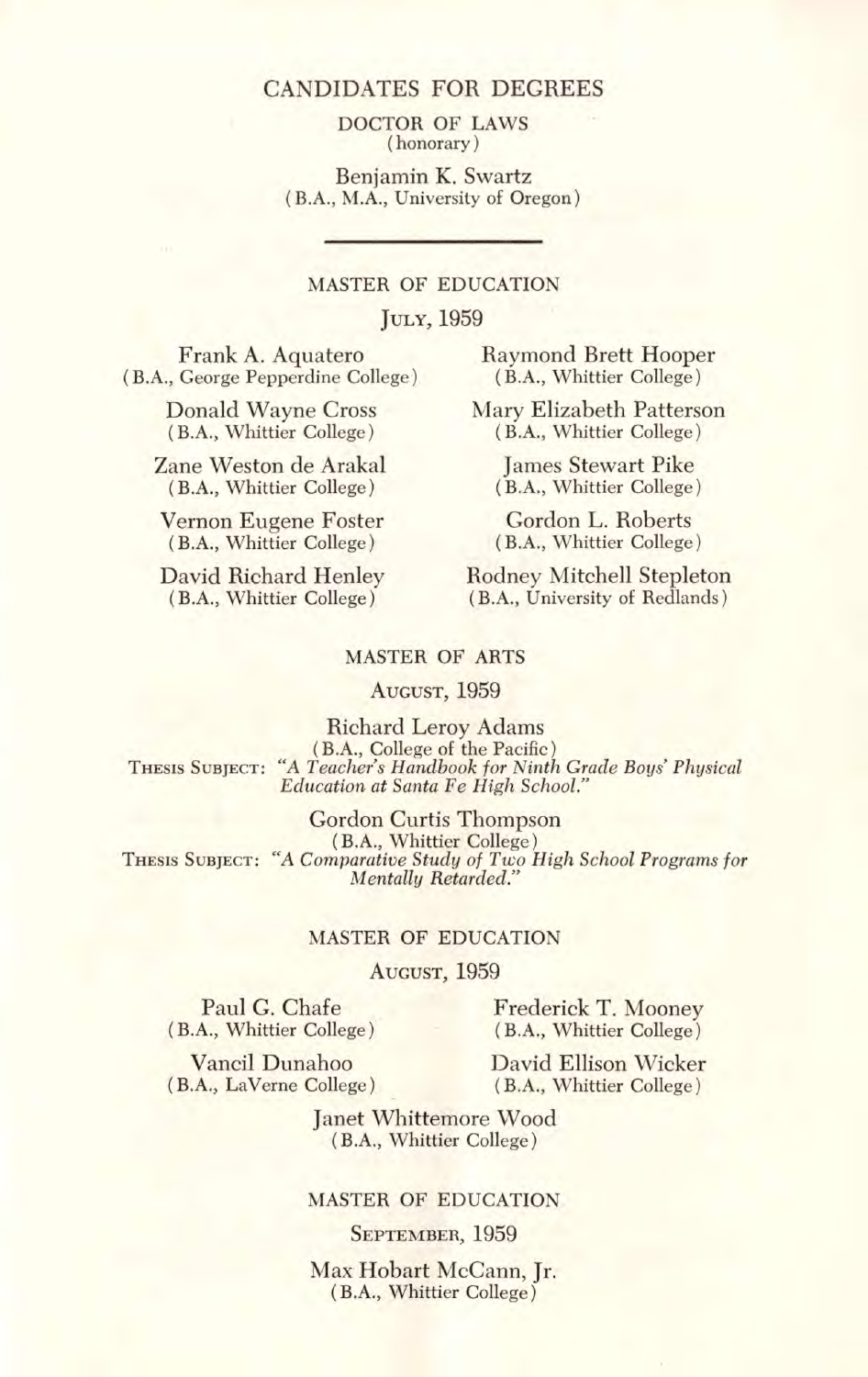#### MASTER OF EDUCATION

JANUARY, 1960

Leon Adam Kampa (B.A., Whittier College) James Perry Michaelson (BA., Whittier College)

Edys Elaine McIntosh (B.A., MacMurray College)

Floyd S. Moore (BA., Whittier College)

Cora A. McCracken Simmons (B.A., Whittier College)

#### MASTER OF ARTS

#### JUNE, 1960

#### Donald C. Brandenburgh (BA., William Penn College) THESIS SUBJECT: "A Comparative Study of Social Rank ' and the 'Nixon Papers.'

Robert Leroy Hemmerling

(B.A., University of California at Los Angeles) THESIS SUBJECT: "A Survey of the Leisure-Time Activities and Corresponding Scholastic Achievement of 202 High School Sophomore Students."

Irving Guilford Hendrick (BA., Whittier College) THESIS SUBJECT: "A Historical Account of the Forming of a Junior High School Program in Montebello."

> Nancy Koehler (B.A., Whittier College) THESIS SUBJECT: "A Historical Study of Canoga Park (Owensmouth) 1912-1940."

Eugene Arthur Pinheiro (B.A., Whittier College) THESIS SUBJECT: "A Historical Study of the City of La Puente."

Mildred Smith Pullen (B.A., Whittier College) THESIS SUBJECT: "The Relationship of Poor Classroom Behavior to Six Selected Personal and High School Factors and Situations."

Laurance Hung Yun (B.A., Taiwan Normal University) THESIS SUBJECT: "A Comparative Study of the Public High School Systems of Whittier; California, and the Public High School System in Taipei, Taiwan."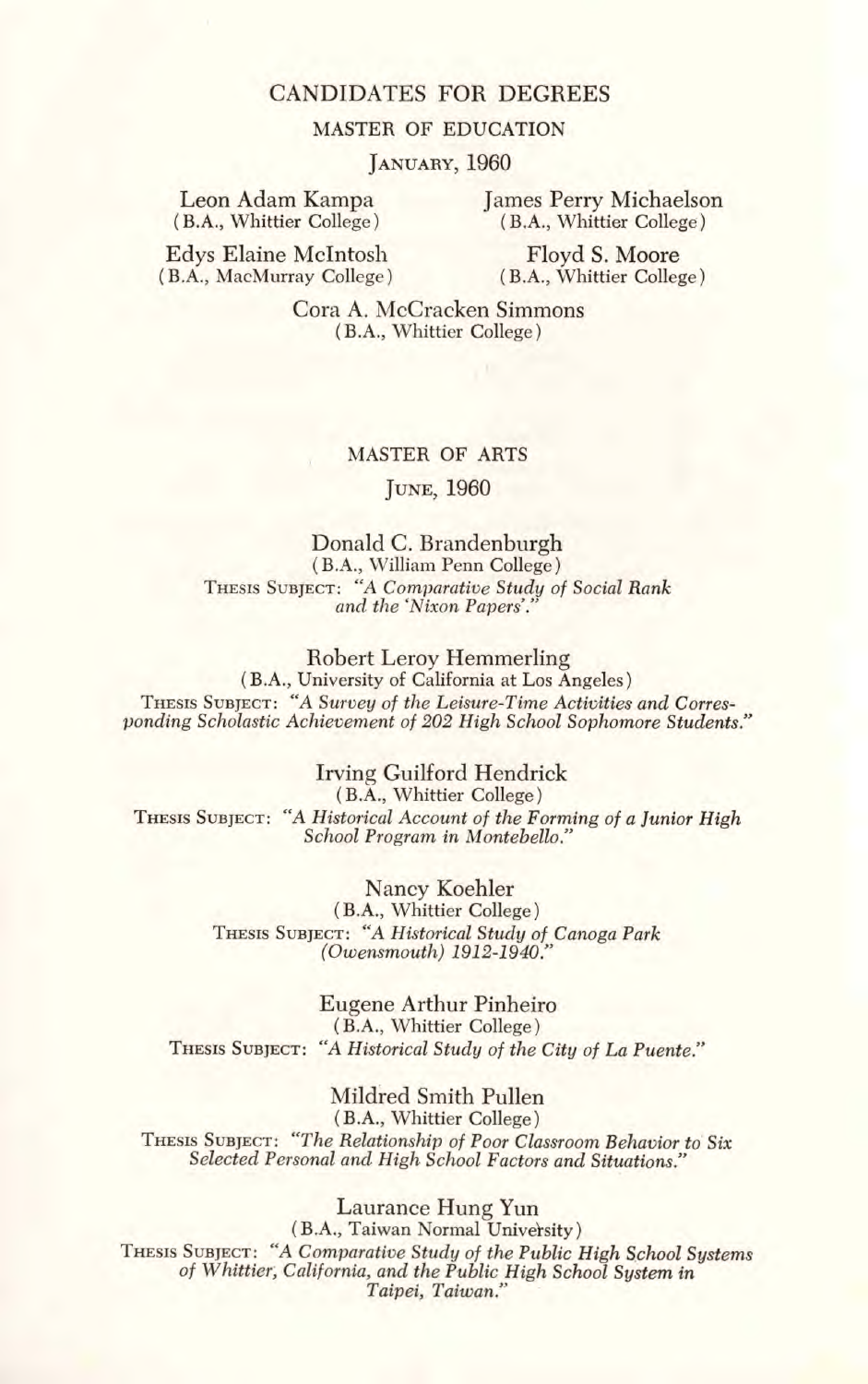#### MASTER OF EDUCATION

#### JUNE, 1960

Willard Earl Beauchamp<br>
(B.A., Whittier College) (B.A., Whittier College

Truman Benedict Virginia Loving<br>
(B.A., Whittier College) (B.A., University of Calif

(BA., Whittier College) (B.A., Whittier College)

(B.A., University of California)

Anna Christine Engebretson John David Renley<br>(B.S., St. Cloud Teachers College) (B.A., Whittier College) (B.S., St. Cloud Teachers College)

Charles R. Rothaermei (B.A., Whittier College)

#### MASTER OF SCIENCE

JUNE, 1960

Donald Chatwin Duncan (BA., Whittier College) THESIS SUBJECT: "Comparative MOrphological and Anatomical Investigations in the Commercial Species of the Genus Macadamia."

Ila Elisabeth Foster (BA., Whittier College) THESIS SUBJECT: "Investigations in Comparative Foliar Venation."

> James Robert Peter (BA., Whittier College)

THESIS SUBJECT: "The Construction and the Analytical Limitations of a Fluorescence Attachment for a Spectrophotometer in the Determination on Micro Quantities of Beryllium."

#### BACHELOR OF ARTS

JANUARY, 1960

Frank A. Branda, Jr. Gary V. Campbell Donna Jean Chafe James Randall Cultra Meredyth Lee Devin Sandra Lou Gordon Norma J. Bussman-Grauer Frederick Jordan Hamner Jeannine H. Herron David Gordon Heyes Mary Ellen Hoheisal Edna Charlane Jamison Patricia Marie Robinson jcrtberg Marcia Rose Kingsley Elizabeth Mary Kirk David Martin Khure

Beula McDaniel Charles Wayne McMurtry Margaret Lynn Marsters George Massick Ronald William Meinel Margaret Alice Noxheim James P. Olson Richard Pahland John Ernest Pierce Virginia Frances Preece Floyd Lyle Shepherd William H. Spratling Nancy Stambaugh Kenneth Errol Stine James Kenneth Thomann William Dean White

\*With Honors \*\* With High Honors

\*\*\* With Highest Honors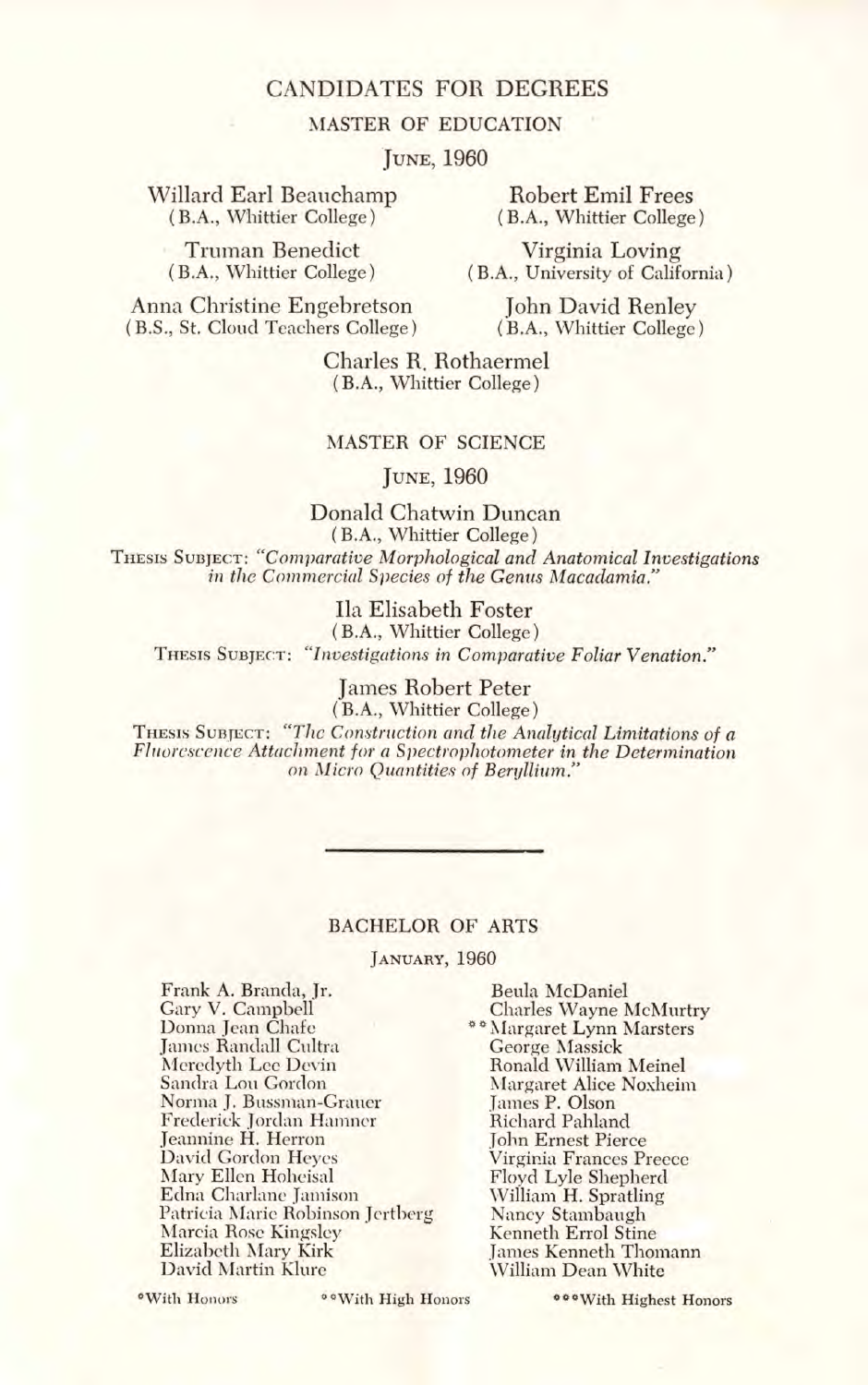#### BACHELOR OF ARTS

JUNE, 1960

Garrett Allison LeRoy M. Anderson Richard Kent Angel Martin Tyler H. Ansell Vincent J. Asaro Patricia Angeline Ashcroft Donald William Bagwell Peter Wilcox Balch Barbara Jean Baldwin Nina Louise Keats Ball Margaret Donald Bannerman Donald Roy Barr Josephine Ann Barry Mary Teresa Battle Norma Jean Beebower Robert Irwin Bender Diane Gail Bertram John Baldwin Blair \*\* Edward Henry Bloomfield l)azil David Bolick II Dorothy Coombs Bollinger Marilyn Elaine Bonham Judith Kay Boos Robert Arlington Brink Sharon Ann Bromley Marilyn Jeanne Buchner Carol Bumgardner Geraldine Janice Carleton Cathryn Ann Carlson Joseph Anthony Carotenuti Dick Loyd Cate James Dwight Cate, Jr. Richard Clark Cavenah Margaret Ann Chatfield Rachel Chavez Delon Chetkovich ohn Chu Sydney Lynne Clapperton Maurice S. Clifton III Martin Alan Cole Harold Franklin Colebaugh Robert Wesley Collier Ronald Crandall Deanna Lynne Daly Robert William David Jerry Dale Davis Joan Karen De Connick Beatrice Theresa Diaz 'Thomas Richard Dickson John Michael DiGregorio Susie Lee Edmonds David Edmund Fenton I)oñna Maxine Ferguson Maureen Catherine Flanagan John H. Fopiano Beverley Marie Foxworth Sally Jo Gafford

Donald Ray Garrett J. Edward Gaylord Patricia Annette Gephart Carolyn L. Glennon Loretta Jane Gotch Tova Siegmund Griffin Loren Allen Hailey Joan Alicia Harter Wayne Lloyd Harvey Stanley J. Haye Gerald Dean Haynes Elsa Mary Ann Hazen \*\*\* Alvin Otto Hermann Janet Latson Hersey William Orr Hollinger Clayton Hollopeter Kristin Ann Holmberg Carroll Wendell Hooks Ruth Esther Hubbard Nancy Perrine Hull Warren C. Hull Chukuneke Nkem Ifeagwu Patsy S. Inouye Gary Jacobsen Linda Carol Johnson Diane Felice Johnston Patricia Sue Jones Janice Lynne Jordan Elizabeth Ann Kahler William Emanuel Kelley Petrine Mary Kieldsen Beverly Joan Macy Kindrick Margaret Jean Kinzer John C. Kraushaar, Jr. Pamela Mae Krisman Thomas Marvin Lambert Helen Margarete Langham Margaret Helen Langham Daunn E. Lovejoy Hervie 0. E. Lowrey Charles Watson Lutz Judith Ann Hansen McClain Linda L. McClellan Allan Boone McKittrick Cecil E. McLinn Nancy Lynne McWhinney Harland Dale McWilliams Patricia Sue Macklin Deborah Macleay ° Robert Waters MacSparran, Jr. Janice Claire Maraist Thomas E. Menmuir Sylvia Naomi Miller \* Sylvia Travis Miller Anne Milles Mary Margie Miliner Jo Ann Mitchell

\*With Honors \*\*With High H onors \*\*\*With Highest Honors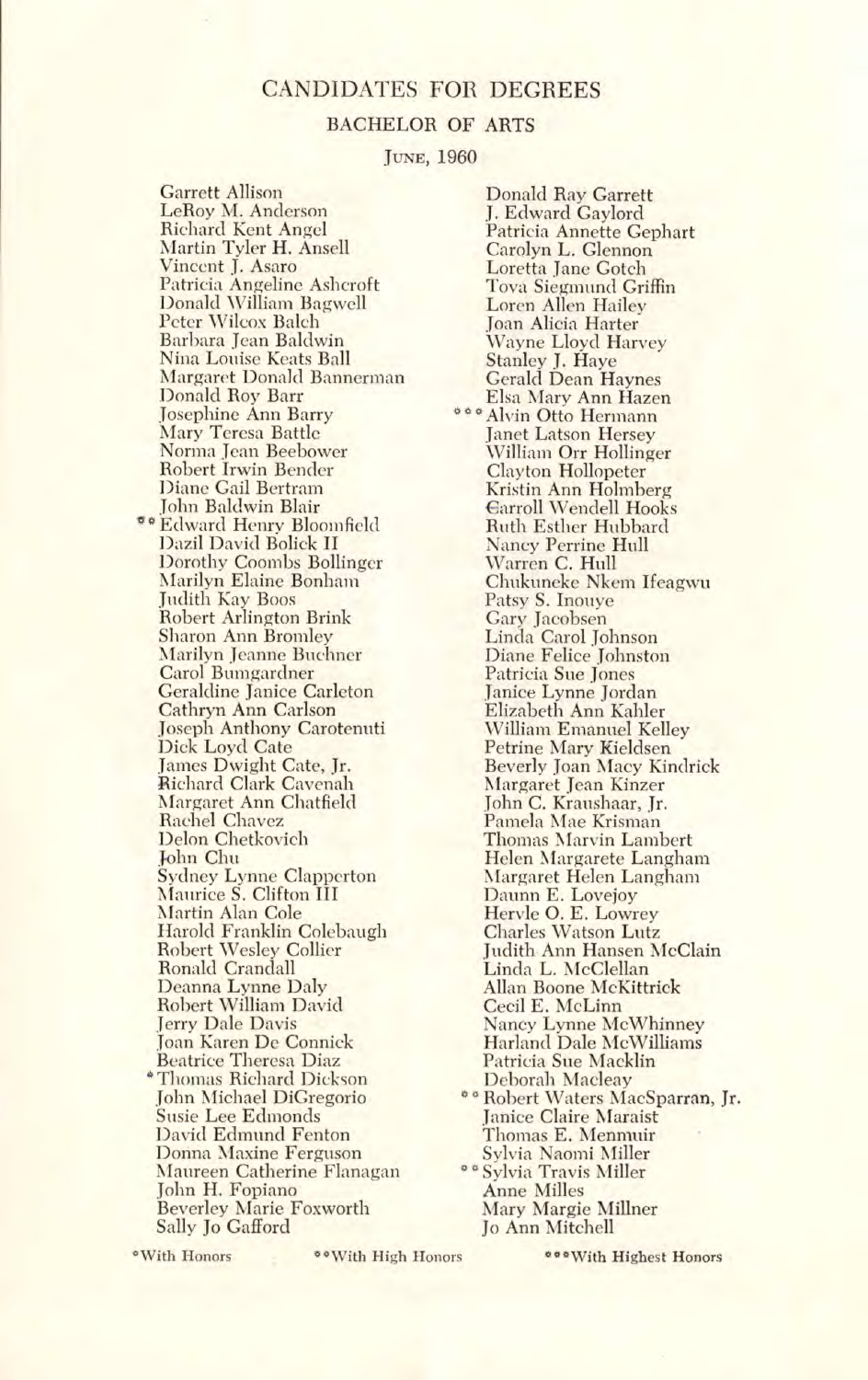#### BACHELOR OF ARTS

JUNE, 1960 (continued)

Wanda Lee Mitchell Jo Ann Mooney Thomas Patrick Mullen Esther Noguchi William Charles Notthoff Patricia Baldwin Odell David Lee Oliver Judith Ann Osborn TLomas Mario Pasqua, Jr. Wayne Lee Payne Donald Perez Virginia Lee Peterson Madelyn Ann Petrovich Florence Pickering Frances Pitts David Ellis Prince Elsie Jane Rehfield Duke William Reynolds Clyde Cleon Richards Harry Edwin Robinson Barbara Arline Rognlie James Ray Rosowski<br>William Wayland Rubsamen Laura A. Ruskin Richard Walter Samson Robert L. Sanford Daniel Clarence Santo \*Suzanne Redman Sargent joella Schmiedt Schlotthauer John Joseph Schrnelzer, Jr. Lloyd A. Schneider, Jr. Jeannette Leslie Sloan

David Leon Smith Patricia Lois Spratling Marilyn Wrench Stine Lane Roberts Stuart Kazuko Suzuki Nancy Anne Sturgeon Elizabeth Mauvee Taylor Carolyn M. Teachout Theodore R. Thatcher Dale Victor Thomson Helen Elise Tompkins Arthur Richard Trueblood Charles Wright Tucker, Jr. Michael E. Uhler Gwendolyn Joan Vaden Joan Anne Wanamaker Donald Lee Watson Clarence Joseph Weahkee Janet Wells Edward B. White Patricia A. White John Leo Whittier, Jr. Anne Griffith Williams Eugen D. Williams<br>Thomas Edward Williams, Jr. Wendy Wallace Williams Charles A. Winge<del>t</del><br>Richard Duane Wunder<br>Carol Dorn Yeakley Joseph Sherwood Young, Jr. Ann Rosenkrans Zemsky

#### BACHELOR OF ARTS

#### SUMMER, 1960

James Folger Allen, Jr. George Walter Allen Albert J. Balen William Earle Blake Russell Jess Blanpied William Lee Bornt Lois Mae Bridwell Donald Edwin Brook Sherrill Eugene Brown Michael J. Buland Carol Bumgardner William Robert Donner Ralph Allen Dow Dagne A. Edmondson Gertrude Strong Ellsworth Marilyn Joanne Forst Louise Ayers Garnett Selma Guisinger Ronald J. Hansen Bette Louise Blank Harper

Marcia Jean Hursey Lyle Charles Jamison Marilyn Marie Jimerson David Martin Klure Bernadine Gooding Kramer Gladys Piper Lacey Muriel Findorif Lehto Dixie Lee Martinez Rose G. Medina Jon Monroe Miller Clara B. Pascoe Jean Allison Riddle James L. Romig John Allen Russell Douglas Edgar Shamberger Opal Eileen Shultz Margaret Linda Stewart Dorothy Nelson Stratton Weldon N. Wankier Ardis Aaron Williams

°With Honors \*\*With High Honors \*\*\*With Highest Honors